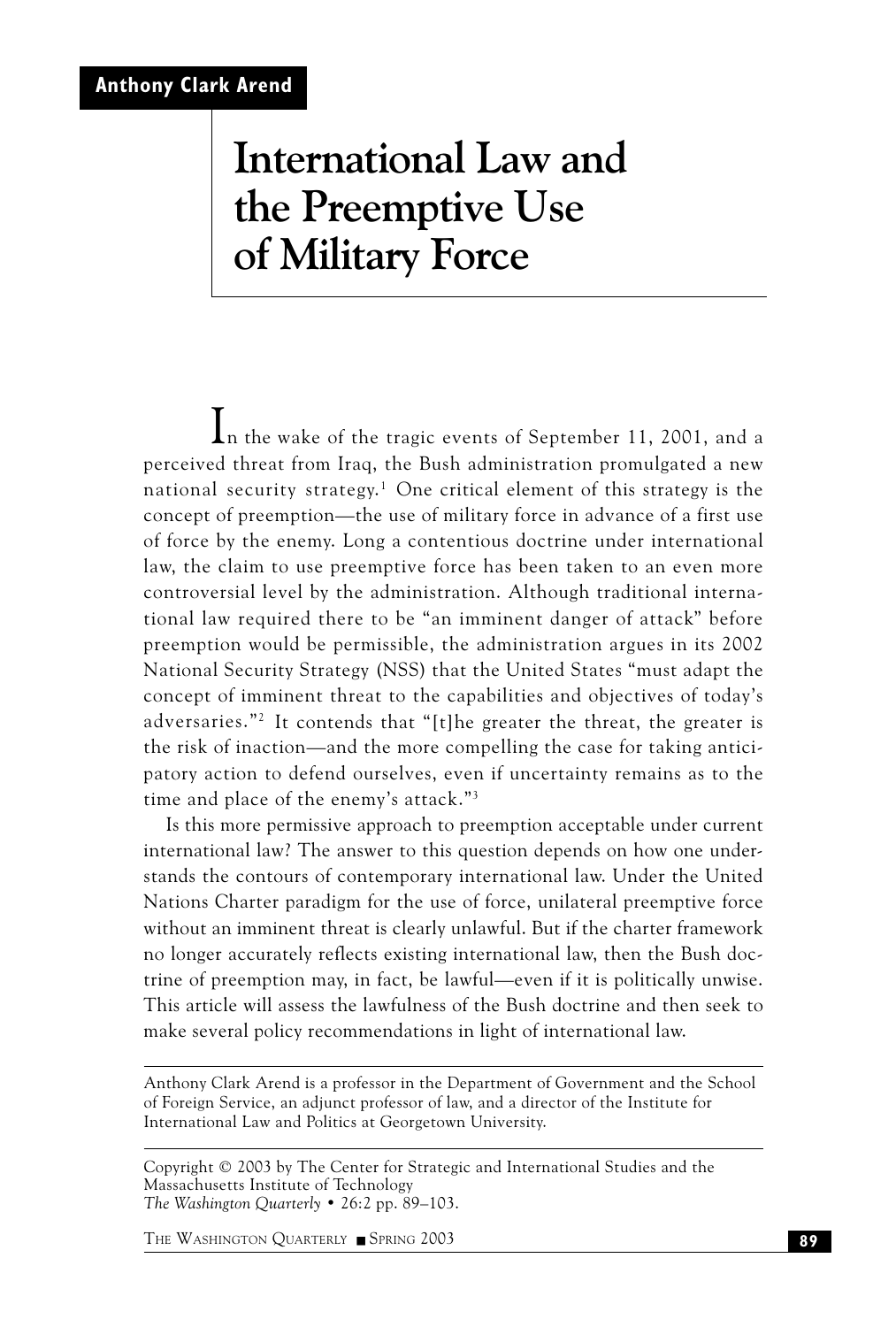#### **Before the UN Charter: Necessity and Proportionality**

International law is created through the consent of states. States express this consent by two basic methods: treaties and custom. Treaties are written agreements between states; in effect, they are the international equivalent of contracts. Bilateral treaties are concluded between two states, such as the Strategic Arms Reduction Treaty between the United States and Russia; and multilateral treaties are negotiated among many states, such as the UN Charter.

Customary international law is different. Unlike treaties, customary international law is not created by what states put down in writing but, rather, by what states do in practice. In order for there to be a rule of customary international law, there must be an authoritative state practice. In order words, states must engage in a particular activity and believe that such activity is required by law. Diplomatic immunity, for example, began as a rule of customary international law before it was ultimately codified in a treaty. Centuries ago, states began the practice of granting diplomats immunity from local jurisdiction for a variety of pragmatic reasons: they did not wish to cut off a channel of communication; they feared that, if they arrested diplomats of a foreign state, the foreign state would do the same to their diplomats; and so on. As time passed, more and more states began to grant immunity until virtually all states in the international system were giving diplomats immunity. Gradually, these states that had originally begun granting immunity for largely practical reasons came to believe that granting such immunity was required by law. At that point, there was a rule of customary international law—when there was both a near-universal practice and a belief that the practice was required by law.

Under the regime of customary international law that developed long before the UN Charter was adopted, it was generally accepted that preemptive force was permissible in self-defense. There was, in other words, an accepted doctrine of anticipatory self-defense. The classic case that articulated this doctrine is the oft-cited *Caroline* incident.

During the first part of the nineteenth century, an anti-British insurrection was taking place in Canada. At the time, Canada was under British rule while the United States and Great Britain were in a state of peace. There was, however, a ship owned by U.S. nationals, the *Caroline*, that was allegedly providing assistance to the rebels in Canada. On the night of December 29, 1837, while the ship was moored on the U.S. side of the Niagara River, British troops crossed the river, boarded the ship, killed several U.S. nationals, set the ship on fire, and sent the vessel over Niagara Falls. The British claimed that they were acting in self-defense, but after some heated exchanges with Secretary of State Daniel Webster, the British government ultimately apologized. Nonetheless, over the course of diplomatic communications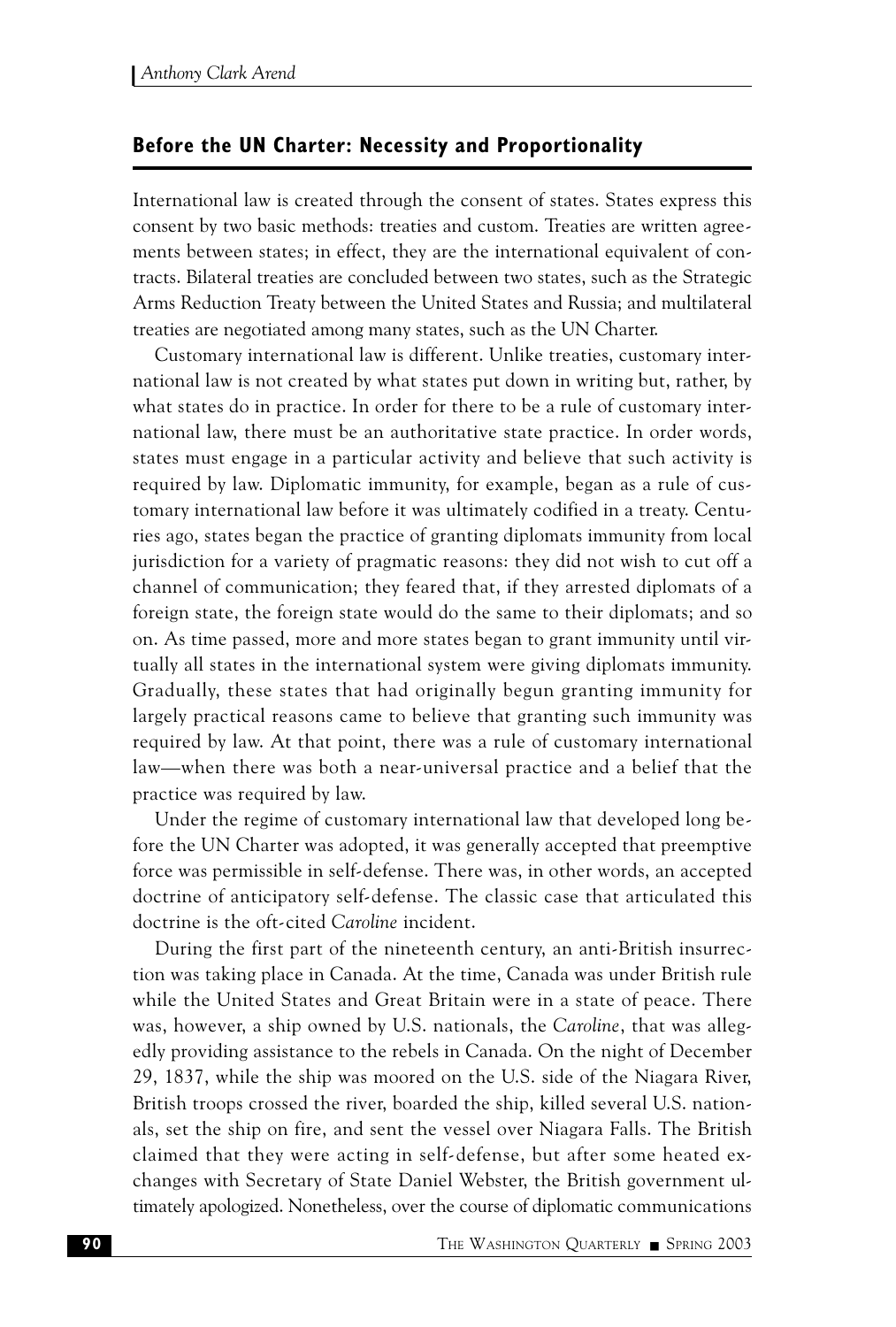between the Americans and the British, two criteria for permissible self-defense—including preemptive self-defense—were articulated: necessity and proportionality.

First, the state seeking to exercise force in self-defense would need to demonstrate necessity. As Webster explained in a letter to Lord Ashburton, a special British representative to Washington, the state would have to dem-

onstrate that the "necessity of that self-defense is instant, overwhelming, and leaving no choice of means, and no moment of deliberation."4 In other words, the state would need to show that the use of force by the other state was imminent and that there was essentially nothing but forcible action that would forestall such attack.

The Bush doctrine of preemption may, in fact, be lawful even if it is politically unwise.

Second, the state using force in self-defense would be obliged to respond in a manner proportionate to the threat. In making

the argument to the British, Webster explained that, in order for Canada's action to be permissible, it would be necessary to prove that "the local authorities of Canada, even supposing the necessity of the moment authorized them to enter the territories of the United States at all, did nothing unreasonable or excessive; since the act, justified by the necessity of self-defense, must be limited by that necessity, and kept clearly within it."5

Throughout the pre–UN Charter period, scholars generally held that these two criteria set the standard for permissible preemptive action. If a state could demonstrate necessity—that another state was about to engage in an armed attack—and act proportionately, preemptive self-defense would be legal.

# **The Effect of the UN Charter**

As the Second World War was coming to an end, the delegates from 51 states assembled in San Francisco in the spring of 1945 to draft the charter of the new global organization. Pledging to "save succeeding generations from the scourge of war,"6 the framers of the UN Charter sought to establish a normative order that would severely restrict the resort to force. Under Article 2(4) of the charter, states were to "refrain in their international relations from the threat or use of force against the territorial integrity or political independence of any State or in any other manner inconsistent with the Purposes of the United Nations." In the charter, there were only two explicit exceptions to this prohibition: force authorized by the Security Council and force in self-defense. Under Article 39, the council is empow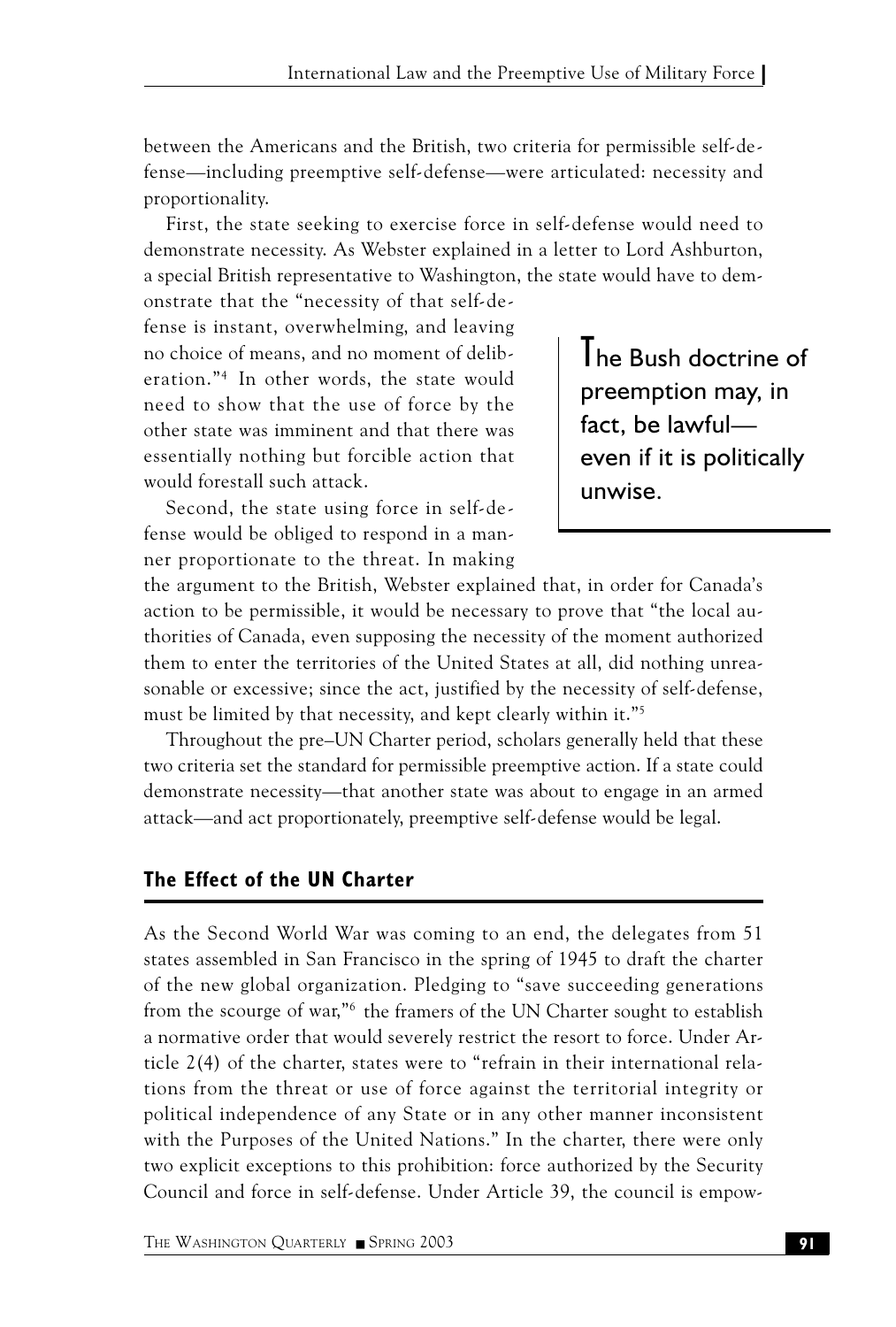ered to determine if there is a "threat to the peace, breach of the peace, or act of aggression." If the Security Council so determines, it can authorize the use of force against the offending state under Article 42.

The critical provision relating to the other exception, self-defense, is Article 51, which provides in part:

Nothing in the present Charter shall impair the inherent right of individual or collective self-defense if an armed attack occurs against a Member of the United Nations, until the Security Council has taken measures necessary to maintain international peace and security. Measures taken by Members in the exercise of this right of self-defence shall be immediately reported to the Security Council and shall not in any way affect the authority and responsibility of the Security Council under the present Charter to take at any time such action as it deems necessary in order to maintain or restore international peace and security.

Although the basic contours of Article 51 seem straightforward, its effect on the customary right of anticipatory self-defense is unclear. If one reviews the

The criteria for permissible selfdefense has been necessity and proportionality.

scholarly literature on this provision, writers seem to be divided into two camps. On one hand, some commentators—"restrictionists" we might call them—claim that the intent of Article 51 was explicitly to limit the use of force in self-defense to those circumstances in which an armed attack has actually occurred. Under this logic, it would be unlawful to engage in any kind of preemptive actions. A would-be victim would first have to become an actual victim before it

would be able to use military force in self-defense. Even though Article 51 refers to an "inherent right" of self-defense, restrictionists would argue that, under the charter, that inherent right could now be exercised only following a clear, armed attack.

Other scholars, however, would reject this interpretation. These "counterrestrictionists" would claim that the intent of the charter was not to restrict the preexisting customary right of anticipatory self-defense. Although the arguments of specific counter-restrictionists vary, a typical counter-restrictionist claim would be that the reference in Article 51 to an "inherent right" indicates that the charter's framers intended for a continuation of the broad pre–UN Charter customary right of anticipatory self-defense. The occurrence of an "armed attack" was just one circumstance that would empower the aggrieved state to act in self-defense. As the U.S. judge on the International Court of Justice (ICJ), Stephen Schwebel, noted in his dissent in *Nicaragua v. U.S.*, Article 51 does not say "if, and only if, an armed attack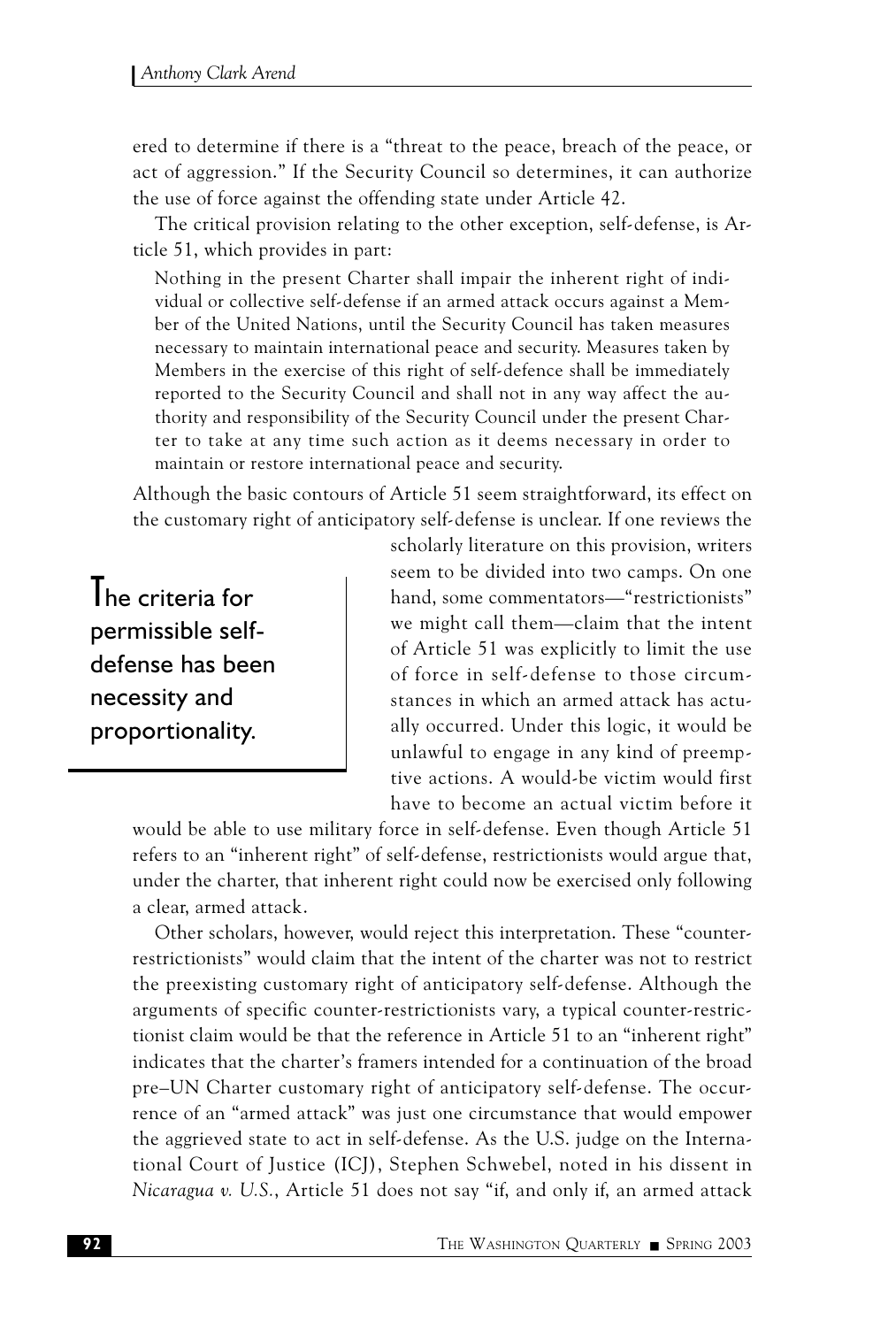occurs."7 It does not explicitly limit the exercise of self-defense to only the circumstance in which an armed attack has occurred.

Unfortunately, despite Schwebel's willingness to express his views on anticipatory self-defense, neither the ICJ nor the UN Security Council has authoritatively determined the precise meaning of Article 51. Indeed, in the *Nicaragua* case, the ICJ made a point of noting that, because "the issue of the lawfulness of a response to the imminent threat of armed attack has not been raised … the Court expresses no view on the issue."8 As a consequence, the language of the charter clearly admits of two interpretations about the permissibility of preemptive force. Given this state of affairs, it is logical to explore the practice of states in the period after the charter was adopted to determine if recent customary international law has either helped supply meaning to the ambiguous language of Article 51 or given rise to a new rule of customary international law in its own right that would allow for preemptive action.

# **Post–UN Charter State Practice**

As noted earlier, international law is created through the consent of states. Behind this understanding is the assumption that states are sovereign and, accordingly, can be bound by no higher law without their consent. As a consequence, states can lawfully do as they please unless they have consented to a specific rule that restricts their behavior. As the Permanent Court of International Justice, the predecessor of the current ICJ, noted in the *Lotus* case:

International law governs relations between independent States. The rules of law binding upon States therefore emanate from their own free will as expressed in conventions or by usages generally accepted as expressing principles of law and established in order to regulate relations between these co-existing independent communities or with a view to the achievement of common aims. Restrictions upon the independence of States cannot therefore be presumed.<sup>9</sup>

This consent-based conception of international law, or positivism, as it is called, has critical significance for an examination of post–UN Charter practice regarding the preemptive use of force. Given that the charter is sufficiently ambiguous on this question and that there was a preexisting rule of customary international law allowing for anticipatory self-defense, it is not necessary to establish that a customary rule has emerged to permit states to use force preemptively in order for such use of force to be lawful. On the contrary, it is necessary rather to establish that there is no rule prohibiting states from using force preemptively. If states are sovereign, under the logic of the *Lotus* case, they can do as they choose unless they have consented to a rule restricting their behavior.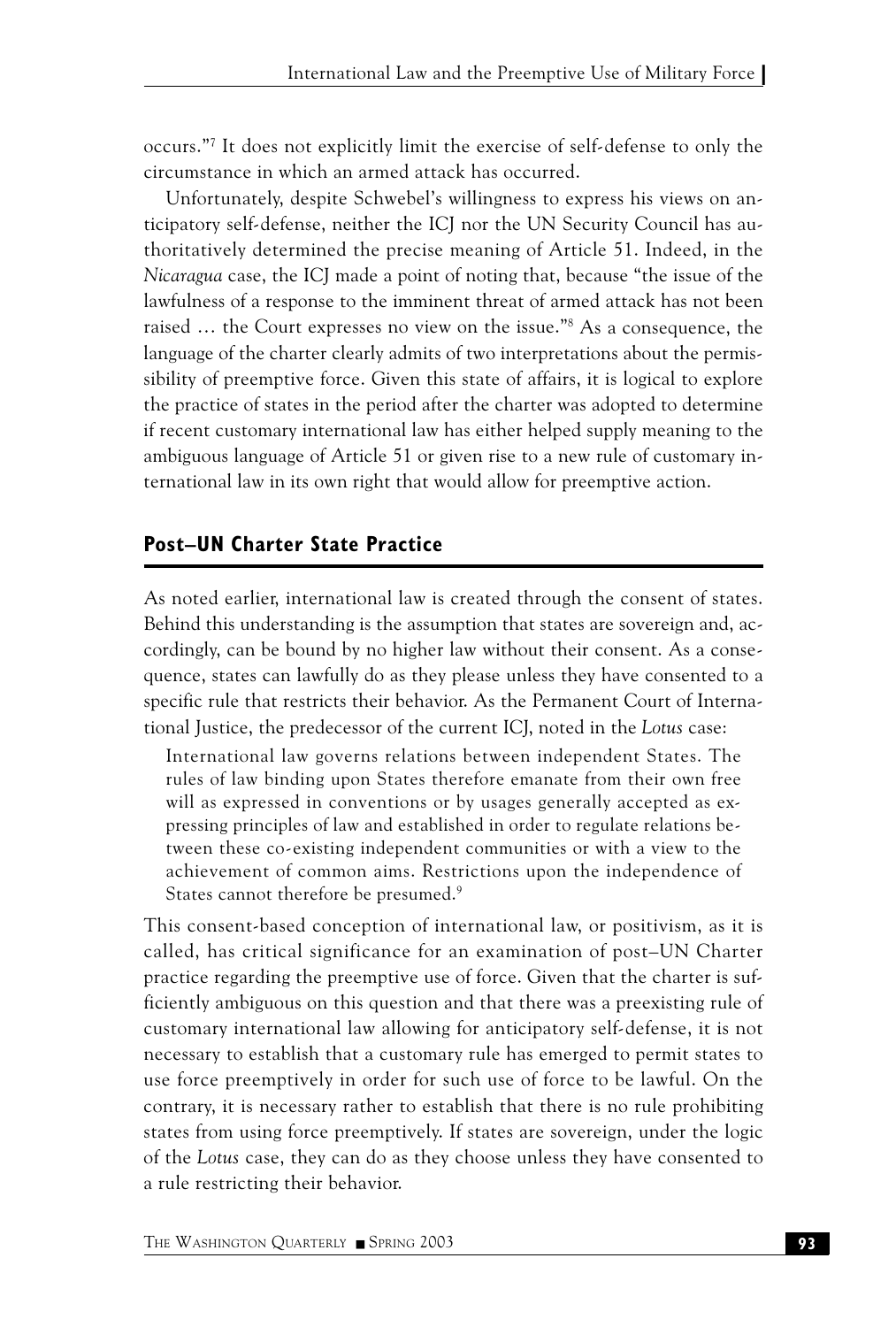Although there are undoubtedly many ways to explore state practice relating to preemption in the post–UN Charter world, perhaps one of the most useful is to examine debates in the Security Council in cases where questions of preemptive force were raised. Since the charter was adopted, debate has ensued about the efficacy of preemption in three major cases: the 1962 Cuban missile crisis, the 1967 Six-Day War, and the 1981 Israeli attack on the Osirak reactor in Iraq.10

## **THE CUBAN MISSILE CRISIS (1962)**

During the Cuban missile crisis, the United States made a number of formal legal arguments in support of the institution of a "defensive quarantine" in advance of any actual Soviet or Cuban use of force. Most of these official arguments revolved around the role of regional organizations and their ability to authorize force absent

It is difficult to conclude that preemptive force in self-defense is prohibited.

a Security Council authorization. Nonetheless, during the course of council discussion of the quarantine, a number of Security Council representatives spoke about preemption. Although there was no clear consensus in support of such a doctrine, there was also no clear consensus opposing it. Indeed, even several states that argued against the U.S. position seemed not so much to reject a doctrine of preemption as to question whether the criteria established under customary law were met in this case. The delegate from Ghana, for example,

asked, "Are there grounds for the argument that such action is justified in exercise of the inherent right of self-defense? Can it be contended that there was, in the words of a former American Secretary of State whose reputation as a jurist in this field is widely accepted, 'a necessity of self-defense, instant, overwhelming, leaving no choice of means and no moment for deliberation'?"11 Then, he responded to these questions: "My delegation does not think so, for as I have said earlier, incontrovertible proof is not yet available as to the offensive character of military developments in Cuba. Nor can it be argued that the threat was of such a nature as to warrant action on the scale so far taken, prior to a reference to this Council."12 In essence, the delegate was accepting the notion that anticipatory self-defense would be permissible if the criterion of necessity were met. In this case, he concluded that that requirement was not met.

#### **THE SIX-DAY WAR (1967)**

On June 5, 1967, Israel launched military action against the United Arab Republic and quickly won what came to be called the Six-Day War. During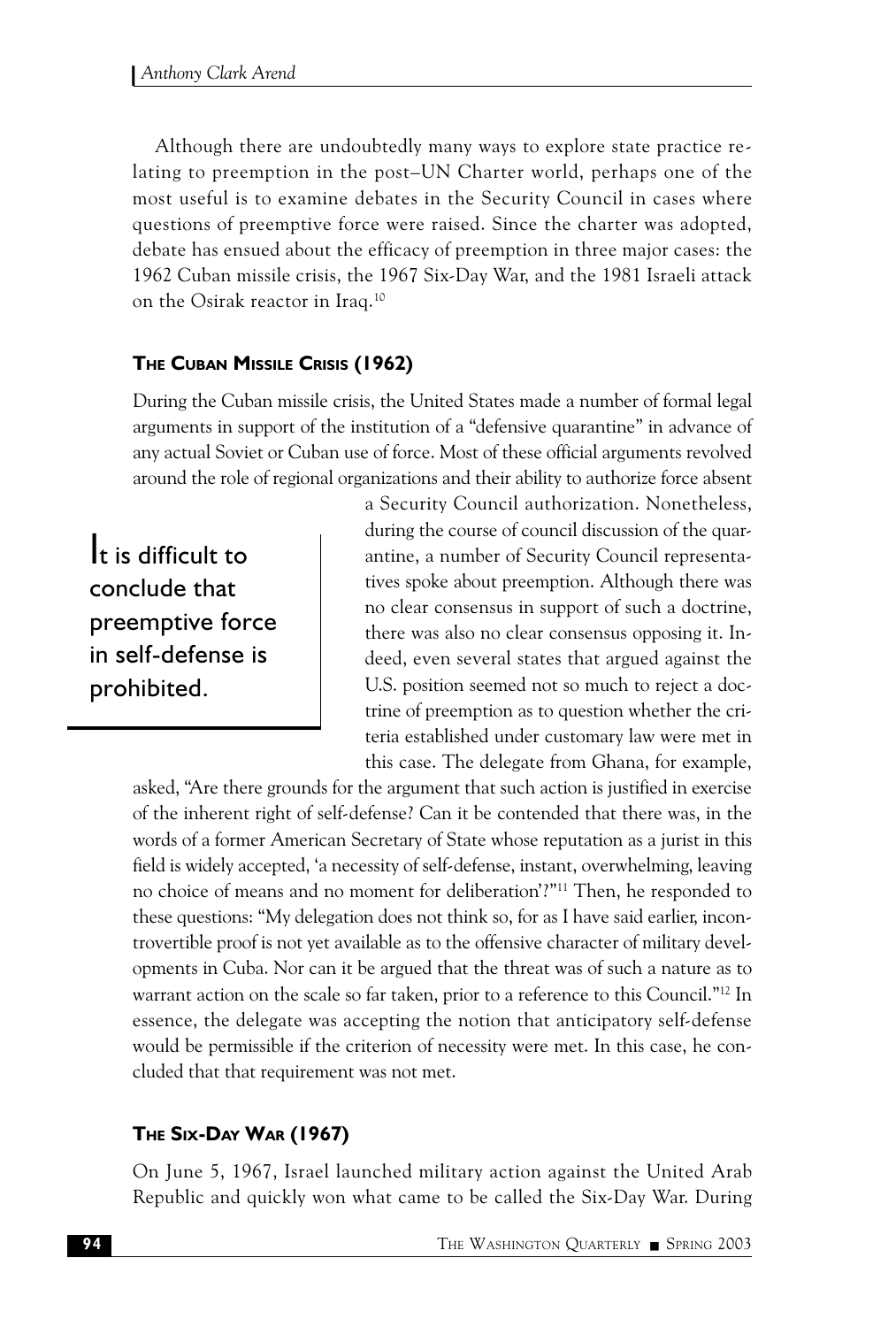the course of the Security Council debates, Israel ultimately argued that it was acting in anticipation of what it believed would be an imminent attack by Arab states. Not surprisingly, support for Israel tended to fall along predictable political lines. The Soviet Union, Syria, and Morocco all spoke against Israel. Interestingly enough, those states arguing against Israel tended to claim that the first use of force was decisive, seemingly rejecting any doctrine of anticipatory self-defense. Supporters of Israel, such as the United States and the United Kingdom, on the other hand, tended to refrain from asserting a doctrine of preemption. Unlike the Cuban missile crisis debates, there seemed to be more speakers who were negatively disposed to anticipatory self-defense; but again, there was no clear consensus opposed to the doctrine.

### **THE ATTACK ON THE OSIRAK REACTOR (1981)**

Israel was once again the object of criticism in 1981, when it used force to destroy an Iraqi reactor that Israel claimed would be producing nuclear weapons–grade material for the purpose of constructing nuclear weapons that would be used against Israel. As in 1967, Israel claimed that it was acting in anticipatory self-defense. Israeli ambassador Yehuda Blum asserted that "Israel was exercising its inherent and natural right of self-defense, as understood in general international law and well within the meaning of Article 51 of the [UN] Charter."13 A number of delegations spoke against Israel, with several taking a restrictionist approach to Article 51, including Syria, Guyana, Pakistan, Spain, and Yugoslavia.

Yet, other states that argued against Israel's action took a counter-restrictionist approach. They supported the lawfulness of anticipatory self-defense but believed that Israel had failed to meet the necessity requirement. The Sierra Leonean delegate, for example, claimed that "the plea of self-defence is untenable where no armed attack has taken place *or is imminent*."14 Quoting from Webster's letter in the *Caroline* case, he explained that "[a]s for the principle of self-defence, it has long been accepted that, for it to be invoked or justified, the necessity for action must be instant, overwhelming and leaving no choice of means and no moment for deliberation."15 "The Israeli action," he continued, "was carried out in pursuance of policies long considered and prepared and was plainly an act of aggression."16 Similarly, the British representative to the Security Council, Sir Anthony Parsons, explained, "It has been argued that the Israeli attack was an act of self-defence. But it was not a response to an armed attack on Israel by Iraq. There was no instant or overwhelming necessity for self-defence. Nor can it be justified as a forcible measure of self-protection. The Israeli intervention amounted to a use of force which cannot find a place in international law or in the Charter and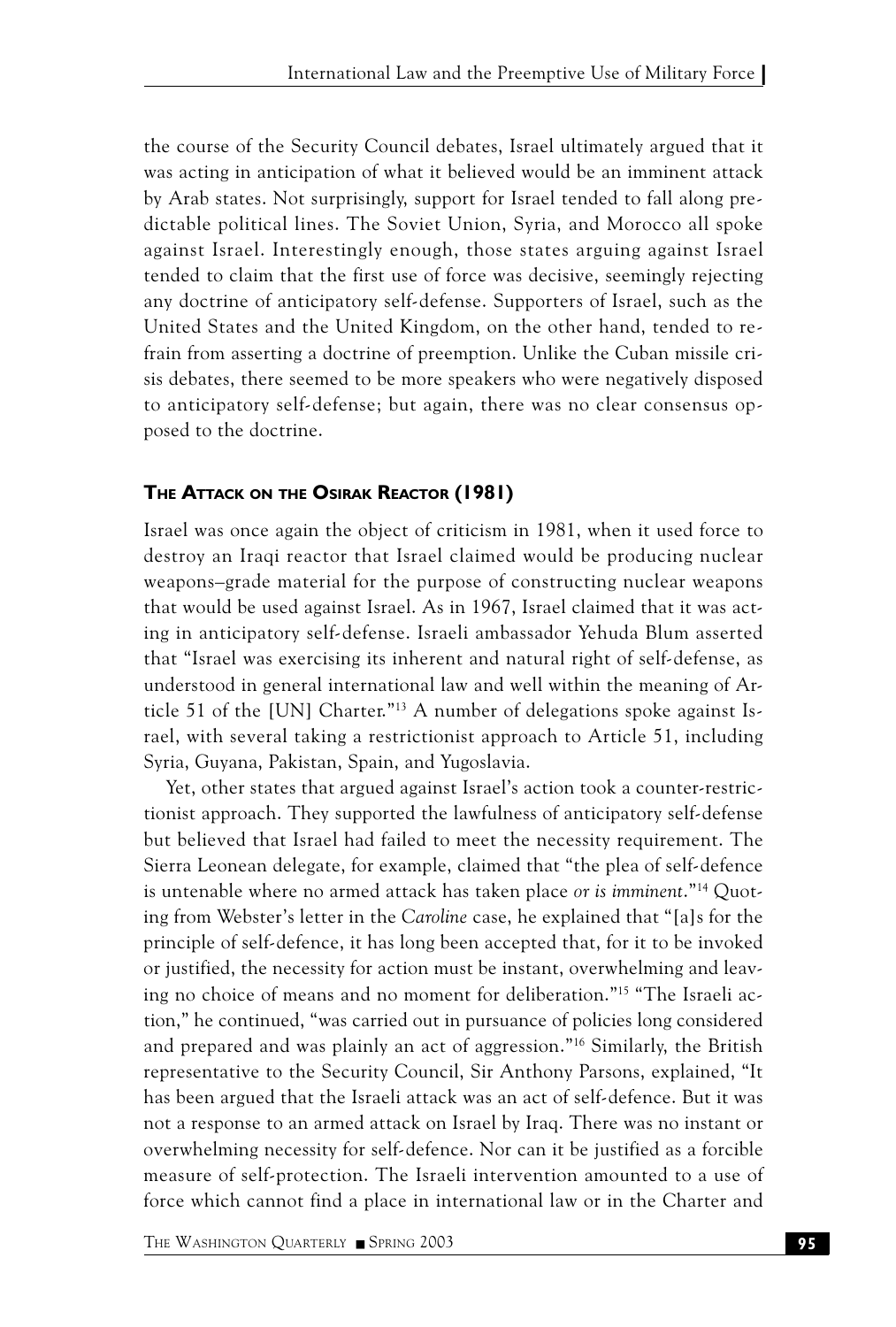which violated the sovereignty of Iraq."<sup>17</sup> Delegates from Uganda, Niger, and Malaysia tended to take a similar approach. Interestingly enough, the U.S. ambassador to the UN, Jeane Kirkpatrick, while speaking against the Israeli action, did not explicitly rely upon the doctrine of anticipatory self-defense.

Although the Security Council ended up censuring Israel for its action, the most notable aspect of this debate was the willingness to engage in a discussion of the concept of preemptive self-defense. Even though there was no clear consensus in support of the doctrine, there did seem to be greater support than in previous cases—provided that the *Caroline* criteria are met.

#### **EVALUATION OF POST–UN CHARTER PRACTICE**

Given this brief examination of some important indicators of state practice in the post–UN Charter period, it would be difficult to conclude that there is an established rule of customary international law prohibiting the preemptive use of force when undertaken in anticipatory self-defense. If anything, there seems to have been greater support for the doctrine in the most recent case. In all the discussions, however, those who supported the doctrine of anticipatory self-defense continued to claim that the right is limited by the requirements of necessity and proportionality set out in the *Caroline* case.

## **The Bush Doctrine and the Law**

In light of this examination of international law, it is fairly unremarkable for a U.S. administration to assert a doctrine of preemption. What makes the Bush doctrine different is that it seeks to relax the traditional requirement of necessity. As noted earlier, the 2002 NSS specifically claims that "[w]e must adapt the concept of imminent threat to the capabilities and objectives of today's adversaries." It argues that "[t]he greater the threat, the greater is the risk of inaction—and the more compelling the case for taking anticipatory action to defend ourselves, even if uncertainty remains as to the time and place of the enemy's attack." In other words, the administration is contending that, because of the new threat posed by weapons of mass destruction (WMD) and terrorists, the old requirement of necessity may not always make sense. By the time imminent WMD use has been established, it may be too late to take any kind of successful preemptive action. Although traditional international law would not require certainty regarding time and place, it would suggest near certainty. If an attack is imminent, it is nearly certain that the attack will occur. Given this conclusion, many scholars would be tempted to say that the Bush doctrine is clearly at variance with international law, but is this necessarily the case?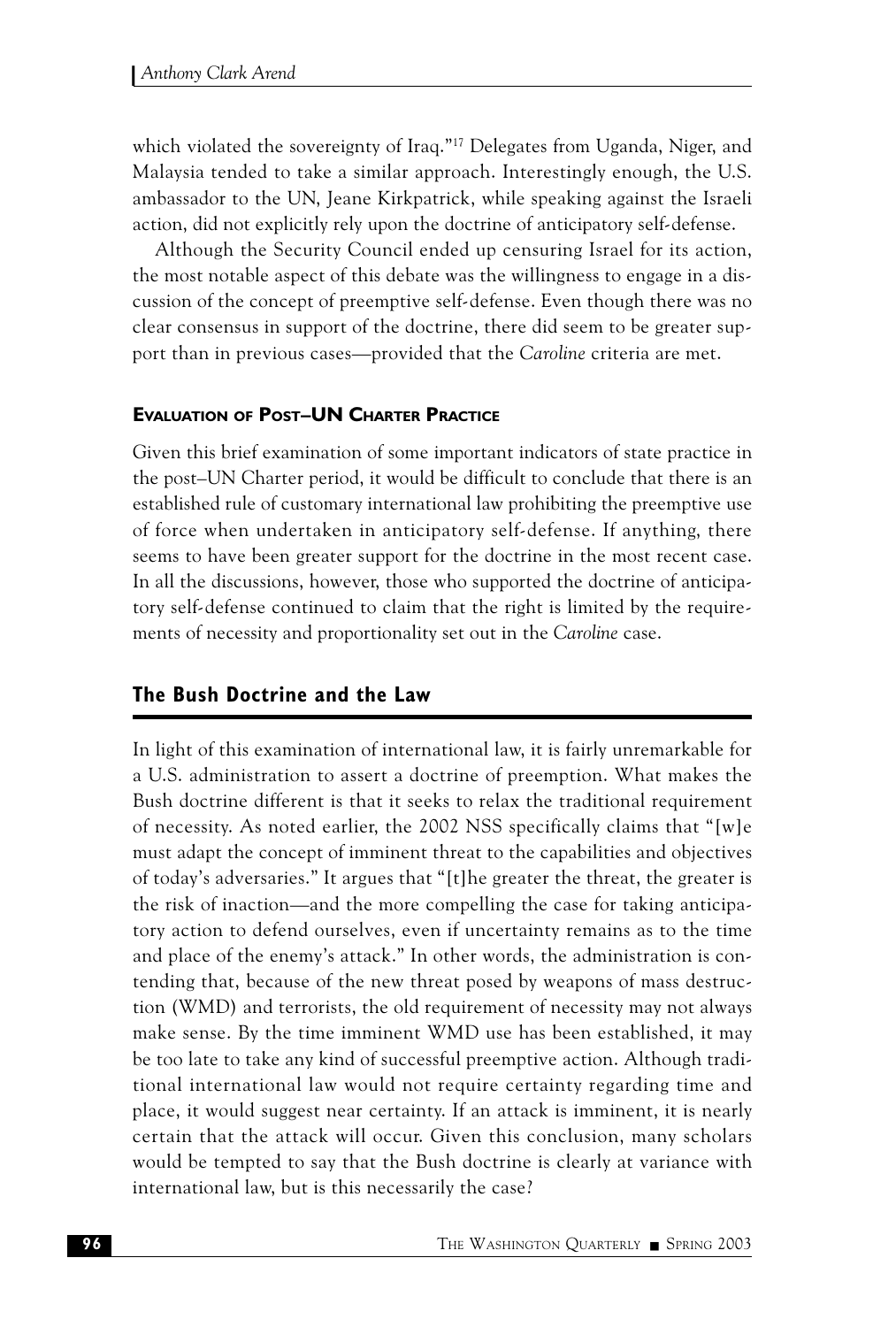The preceding discussion presupposes two things about the nature of international law. First, it assumes that the threat posed by WMD and terrorism are similar to the threats to use force that existed as the law relating to anticipatory self-defense was developing historically. Second, the discussion assumes that the UN Charter framework for the recourse to force constitutes the existing legal paradigm. I would argue that both these assumptions are not correct.

#### **THE CHANGED NATURE OF THE THREAT: WMD AND TERRORISM**

As international law relating to the recourse to force developed over the centuries and culminated in the UN Charter, the main purpose of the law was to address conventional threats posed by conventional actors: states.

Both WMD and terrorism pose threats unanticipated by traditional international law. When the charter was adopted in 1945, its framers sought to prevent the types of conflict that had precipitated World War II circumstances in which regular armies engaged in clear, overt acts of aggression against other states. As a consequence, Article 2(4) prohibits the threat and use of force by states against states, and Article 51 acknowledges a state's inherent right of

What makes the Bush doctrine different is that it seeks to relax the standard for necessity.

self-defense if an armed attack occurs. Even if UN Charter provisions are understood in light of customary international law allowing anticipatory self-defense, the charter's focus is still on states using force the conventional way.

Neither WMD nor terrorist actors were envisioned in this framework. The three main WMD types—chemical, biological, and nuclear—could not have seriously been on the mind of the delegates while they were drafting the UN Charter. Even though chemical weapons had been used during World War I, they had not proven to be particularly militarily useful and, in any case, were not used in any significant way as an instrument of war in World War II. The very idea of nuclear weapons was a carefully guarded secret until August 1945 and thus could not have figured into the deliberations on the charter in the spring of 1945. Indeed, as John Foster Dulles would later observe, the UN Charter was a "pre-atomic" document.18 Terrorism, although certainly not a recent phenomenon, was not addressed in traditional international law relating to the recourse to force. Prior to the twentieth century, customary international law dealt with state actors. Even major multilateral treaties that related to use-of-force issues, such as the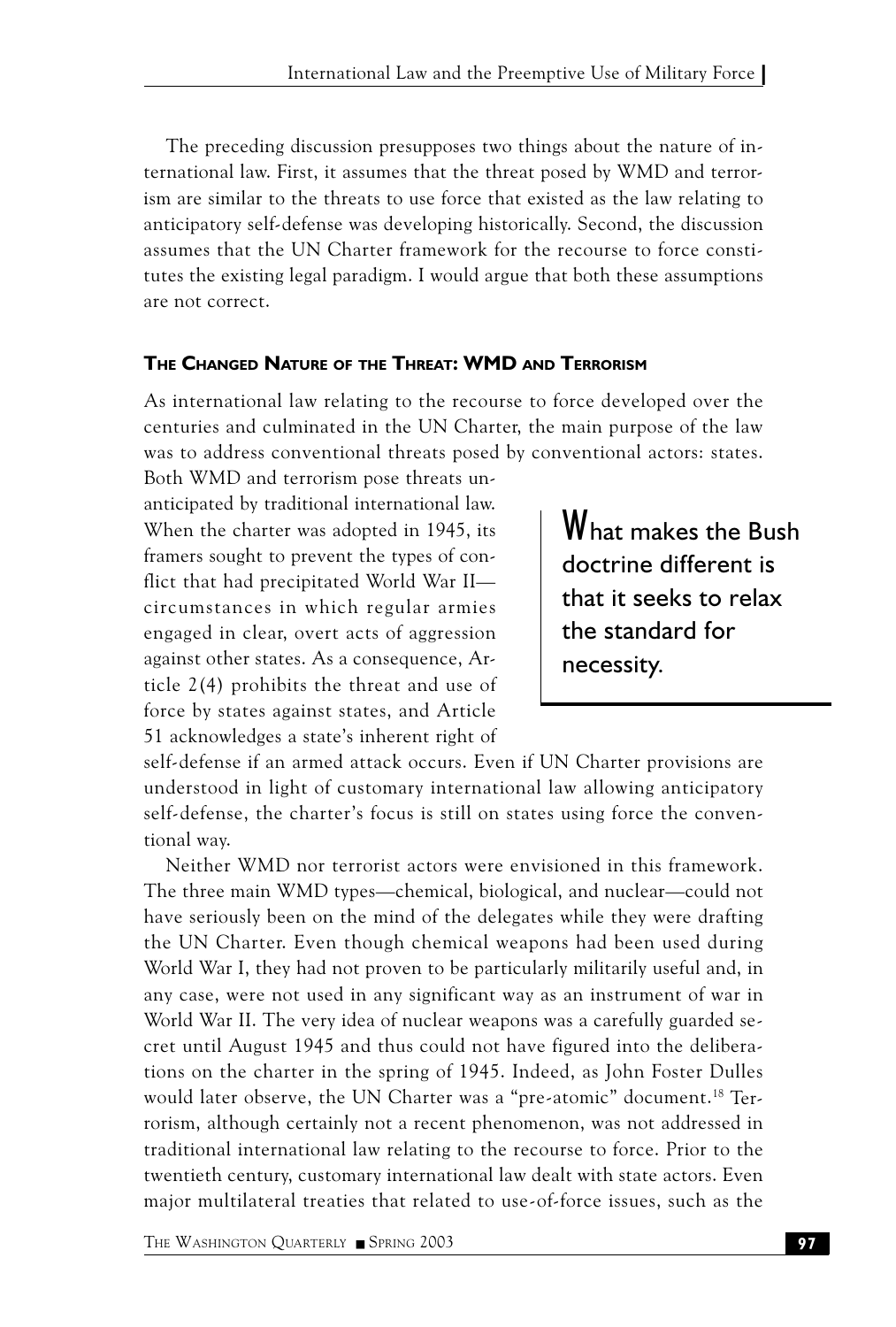League of Nations Covenant, the Kellogg-Briand Pact of 1928, as well as the UN Charter, addressed their provisions only to states.

It is precisely in this lacuna in international law that the problem lies. WMD and terrorism can strike at states in ways that customary international law did not address. Underlying international law dealing with the recourse to force is the principle that states have a right to use force to defend themselves effectively. When conventional troops prepare to commit an act

Both WMD and terrorism pose threats unanticipated by traditional international law.

of aggression, the basic criteria of *Caroline* would seem to make sense. The soon-to-be victim would still be able to mount an effective defense if it were required to wait for an armed attack to be imminent. The soon-tobe aggressor would be taking enough overt actions, and the attack itself would require mobilization, which would give the victim enough lead time.

Both WMD and terrorism, however, are different. It can be very difficult to determine

whether a state possesses WMD, and by the time its use is imminent, it could be extremely difficult for a state to mount an effective defense. Similarly, terrorists use tactics that may make it all but impossible to detect an action until it is well underway or even finished. As a consequence, it could be argued that it would make more sense to target known WMD facilities or known terrorist camps or training areas long in advance of an imminent attack if the goal is to preserve the state's right to effective self-defense.

From a legal perspective, there is great difficulty with this relaxation of the *Caroline* criterion of necessity. Where does one draw the line? If imminence is no longer going to be a prerequisite for preemptive force, what is? With respect to WMD, would it be simple possession of such weapons? Such an approach is especially problematic. Given the current realities in the international system, India would be able to use force against Pakistan, and vice versa; Iraq could target Israel; and many states could target the United States, Great Britain, France, China, and Russia.

What about hostile intent as a criterion? Perhaps it could be argued that, if the state that possessed these weapons had hostile intent toward other states, this would justify preemption. But, a hostile-intent approach could be even more permissive. It could be claimed that preemptive force would be justified if a state were in the early stages of developing a nuclear weapons program—long before actual possession.<sup>19</sup> In a sense, Israel was making this kind of claim when it struck the Osirak reactor in 1981, but this extremely permissive approach was clearly rejected by the Security Council.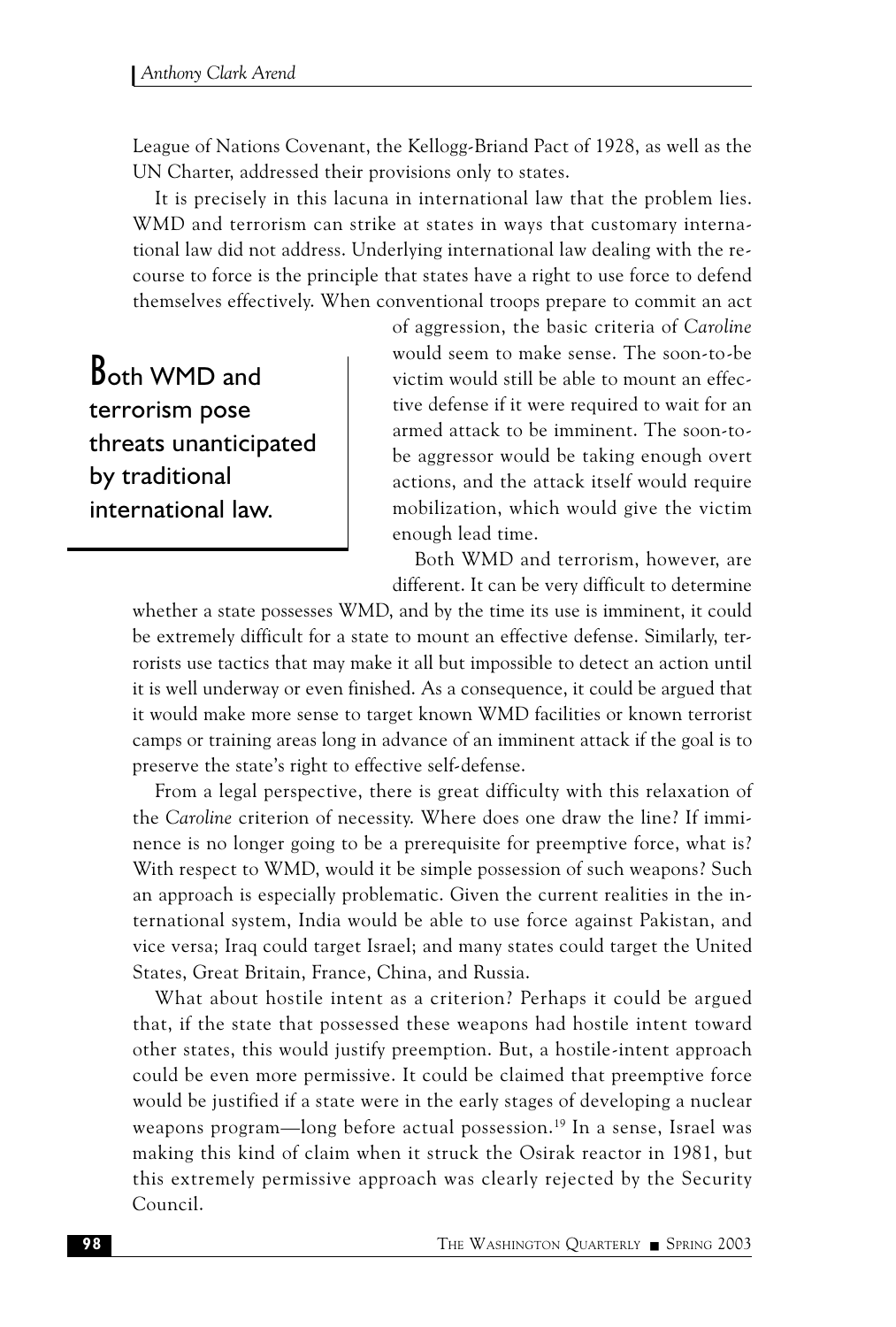What would be the standard for terrorism? If there is a group such as Al Qaeda that has been committing a series of attacks against the United States, preemption is not really at issue. Rather, the United States and its allies are simply engaging in standard self-defense against an ongoing, armed attack. The problem would present itself if there were a group that had not yet committed an action but seemed likely to act at some point in the future. Short of an imminent attack, when would a state lawfully be able to preempt that group?

So, here is the difficulty. Although it is true that contemporary international law dealing with the recourse to force in self-defense does not adequately address the problem of WMD and terrorism, no clear legal standard has yet emerged to determine when preemptive force would be permissible in such cases. Some scholars have suggested standards, but it does not seem that either treaty law or custom has yet come to endorse one.

#### **THE FAILURE OF THE CHARTER FRAMEWORK**

The lack of a new standard for preemptive force may not be the greatest challenge facing international law dealing with the recourse to force. As indicated above, most scholars addressing the current status of international law dealing with the preemptive use of force would argue that the law can be understood as being embodied in the UN Charter paradigm as modified slightly by customary international law. Hence, most scholars would conclude that the use of force is prohibited unless it has been authorized by the Security Council or is undertaken in self-defense. Typically, scholars would claim that Articles 2(4) and 51 have to be read to allow for anticipatory self-defense as defined in *Caroline*, and many would argue that certain other uses of force such as force to rescue nationals and humanitarian intervention would be lawful. Generally, however, these scholars would claim that the core of Article 2(4) is still existing international law and that the charter paradigm describes contemporary international law. Is this correct?

As noted above, international law is created through the consent of states expressed through treaties and custom. Because both treaties and custom are equally the source of international law, if a conflict arises between the two, such a conflict is resolved by determining the rules to which states consent at the present time. This can be determined by ascertaining which rules currently possess two elements: authority and control. First, to have authority, the would-be rule must be perceived by states to be the law; in the traditional language of the law, the rule must have *opinio juris*. Second, the putative rule must be controlling of state behavior. It must be reflected in the actual practice of states.

When the UN Charter was adopted as a treaty in 1945, that was a clear indication that states perceived the norms embodied in that agreement to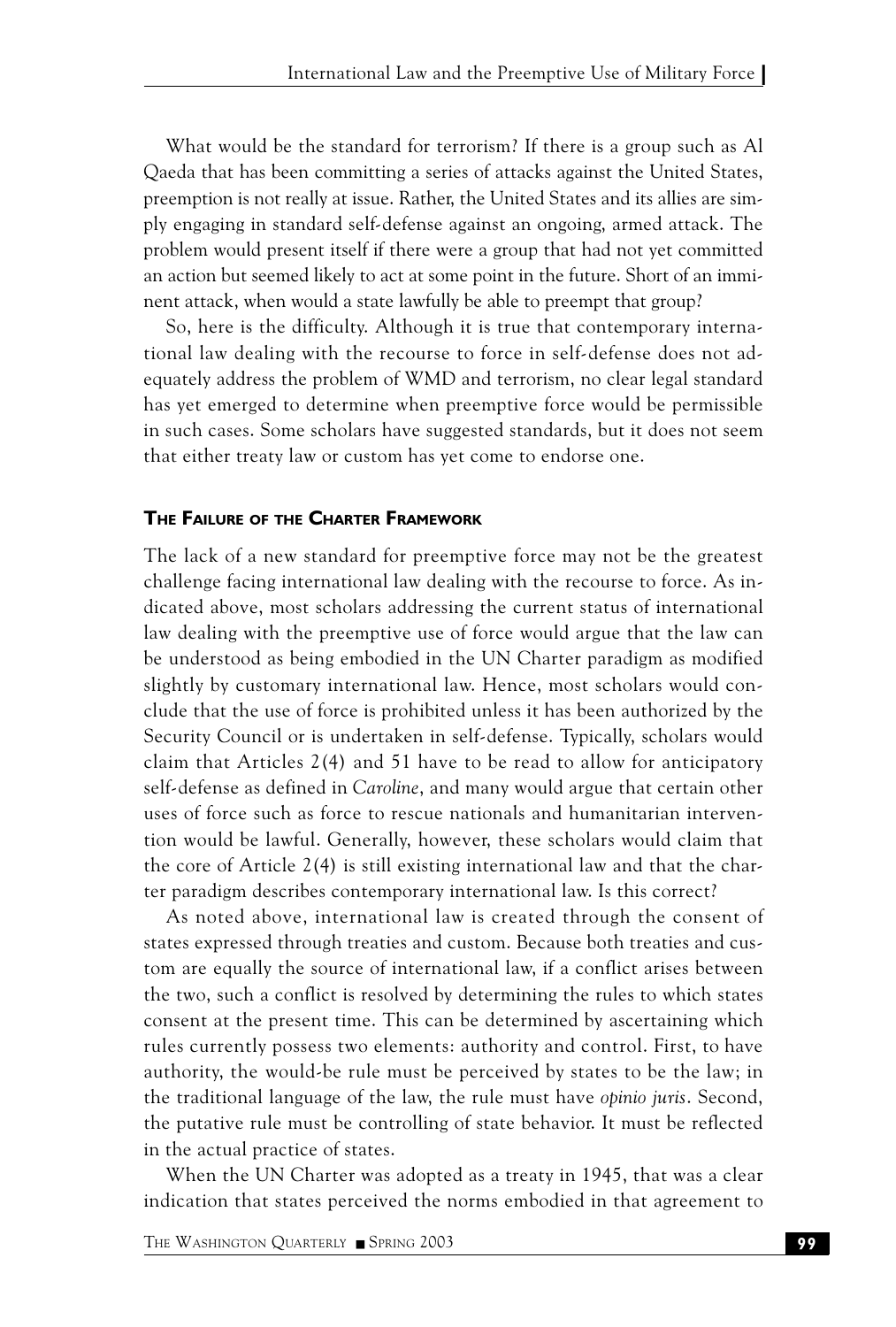be law. In the more than 50 years that have transpired since the conclusion of the charter, however, the customary practice of states seems to be wildly at variance with the charter's language. If the charter framework intended to prohibit the threat and use of force by states against the territorial integrity or political independence of states or in any other manner inconsistent with the purposes of the UN, such prohibition does not seem to be realized in practice. Almost since the moment that the charter was adopted, states have used force in circumstances that simply cannot

If imminence is no longer going to be a prerequisite for preemptive force, what is?

be squared with the charter paradigm.

Although commentators may differ on the precise uses of force that have violated the UN Charter framework, the following list would seem to represent the kinds of force that have been used against the political independence and territorial integrity of states, have not been authorized by the Security Council, and cannot be placed within any reasonable conception of self-defense: the Soviet action in Czechoslovakia (1948); the North Korean in-

vasion of South Korea (1950); U.S. actions in Guatemala (1954); the Israeli, French, and British invasion of Egypt (1956); the Soviet invasion of Hungary (1956); the U.S.-sponsored Bay of Pigs invasion (1961); the Indian invasion of Goa (1961); the U.S. invasion of the Dominican Republic (1965); the Warsaw Pact invasion of Czechoslovakia (1968); the Arab action in the 1973 Six-Day War; North Vietnamese actions against South Vietnam (1960–1975); the Vietnamese invasion of Kampuchea (1979); the Soviet invasion of Afghanistan (1979); the Tanzanian invasion of Uganda (1979); the Argentine invasion of the Falklands (1982); the U.S. invasion of Grenada (1983); the U.S. invasion of Panama (1989); the Iraqi attack on Kuwait (1990); and the NATO/U.S. actions against Yugoslavia in the Kosovo situation (1999).<sup>20</sup> One could add to this list numerous acts of intervention in domestic conflict, covert actions, and other uses of force that tend to fall below the radar screen of the international community. In short, states—including the most powerful states—have used force in violation of the basic UN Charter paradigm.

Given this historical record of violations, it seems very difficult to conclude that the charter framework is truly controlling of state practice, and if it is not controlling, it cannot be considered to reflect existing international law. As Professor Mark Weisburd has noted, "[S]tate practice simply does not support the proposition that the rule of the UN Charter can be said to be a rule of customary international law."21 "So many states have used force with such regularity in so wide a variety of situations," Professor Michael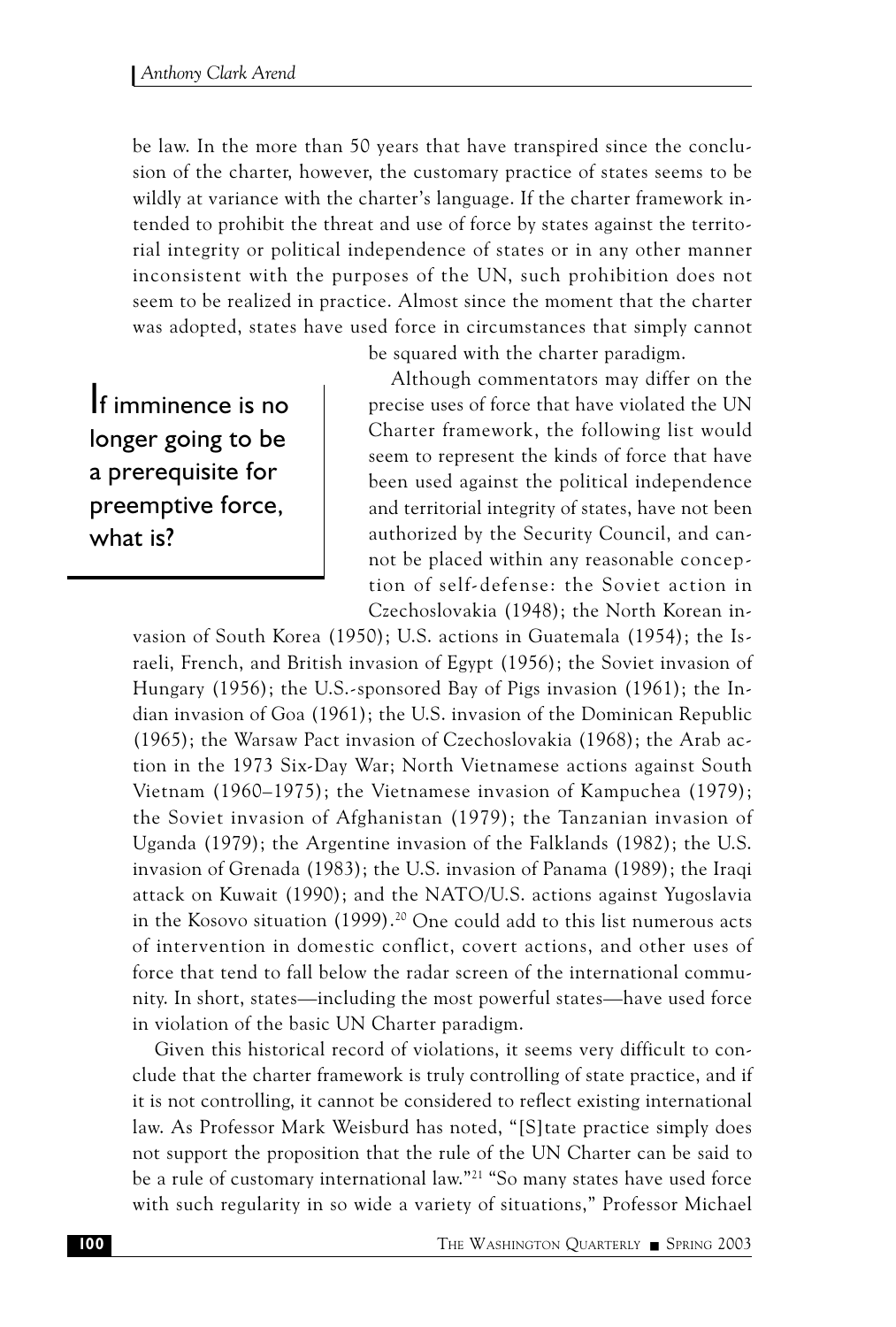Glennon echoes, "that it can no longer be said that any customary norm of state practice constrains the use of force."<sup>22</sup> Although I would argue that there is customary prohibition on the use of force for pure territorial annexation, as witnessed by the international community's reaction to the Iraqi invasion of Kuwait in 1990, such minimal prohibition is a far way from the broad language of the charter prohibition contained in Article 2(4). For all practical purposes, the UN Charter framework is dead. If this is indeed the case, then the Bush doctrine of preemption does not violate international law because the charter framework is no longer reflected in state practice.

# **Options for Policy**

Given the preceding legal discussion, what are the options for U.S. policymakers? At first blush, there seem to be three ways to proceed. First, U.S. decisionmakers could opt to accept the traditional understanding of international law. They could recognize that preemptive force is permissible in the exercise of anticipatory self-defense, but only if the imminence criterion of *Caroline* were met. This approach would have the advantage of being the least controversial approach to the law, but it would require policymakers to make the case that the use of force by an enemy state is indeed imminent before preemption would be permissible. Based on the language of the 2002 NSS, this would require the administration to back away from policy that has already been articulated.

Second, policymakers could claim that, because WMD and terrorism pose a threat that was completely unanticipated in traditional international law, the law must be reinterpreted to allow for a relaxing of the imminence criterion. This tack would be consistent with the administration's public statements. Here, the difficulty would be in establishing a new standard for preemption that would not legitimate a host of preemptive actions from a variety of other states in the international system.

Third, policymakers could declare the UN Charter framework dead. They could admit that charter law is no longer authoritative and controlling. This would be the most intellectually honest approach. It would recognize the current, unfortunate state of international law and create clean ground to build anew. The disadvantages to this approach, however, are legion. If the United States were to proclaim the charter dead, many states would rejoice at the funeral and take advantage of such a lawless regime. U.S. allies, on the other hand, would be likely to condemn such a seemingly brazen rejection of multilateralism and conceivably refuse to give the United States the kind of support it may need to continue the war against terrorism and promote order in the international system.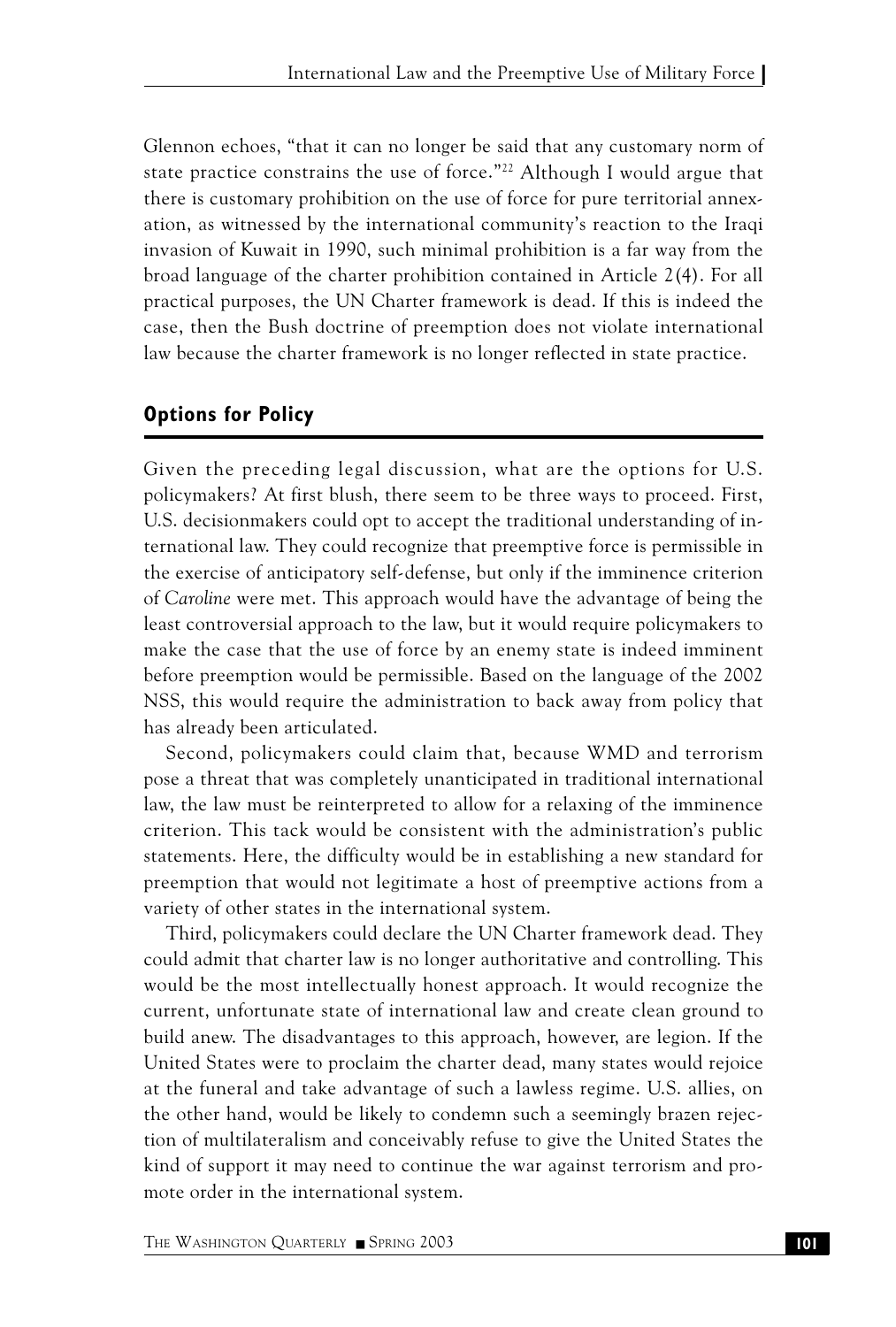So, what is to be done? Although I believe that the charter paradigm does not describe contemporary international law relating to the recourse to force, I would recommend the following approach: First, the administration should accept as a matter of policy the notion that preemptive force in selfdefense should only be undertaken unilaterally if the *Caroline* criterion of imminence was met. Irrespective of the current status of international law on this question, such a policy would be less destabilizing, and it could con-

For all practical purposes, the UN Charter framework is dead.

tribute to a return to a more rule-based legal regime. Second, the administration should indicate that, as a matter of policy, the use of preemptive force should be undertaken in the absence of imminence only with the approval of the Security Council. Such a policy would ensure multilateral support for such action and would likely prevent the opening of the flood gates to unilateral preemptive action by other states. Third, the United States should ac-

knowledge that existing international law relating to the use of force is highly problematic and seek, through the Security Council, to move toward the development of a legal regime that would be truly authoritative and controlling of state behavior. This may be a daunting task, and the United States might prefer that the law be left "in a fog," as Glennon has said. Nevertheless, if the legal regime for the recourse to force is to return to something more closely resembling a stable order, the United States—as the superpower in the international system—needs to take the lead both in acknowledging the deficiency in the current legal structure and in pointing the way to its improvement.

#### **Notes**

- 1. The National Security Strategy of the United States, September 2002, www.whitehouse.gov/nsc/nss.html.
- 2. Ibid.
- 3. Ibid.
- 4. Letter from Mr. Webster to Lord Ashburton, August 6, 1842, cited in Lori F. Damrosch et al., *International Law: Cases and Materials* (2001), p. 923.
- 5. Letter from Mr. Webster to Mr. Fox, April 24, 1841, cited in Damrosch et al., *International Law: Cases and Materials* (2001).
- 6. UN Charter, preamble.
- 7. *Case Concerning Military and Paramilitary Activities in and against Nicaragua* (*Nicaragua v. U.S.*), Merits, International Court of Justice (judgment of June 27, 1986), (dissent of Judge Schwebel).